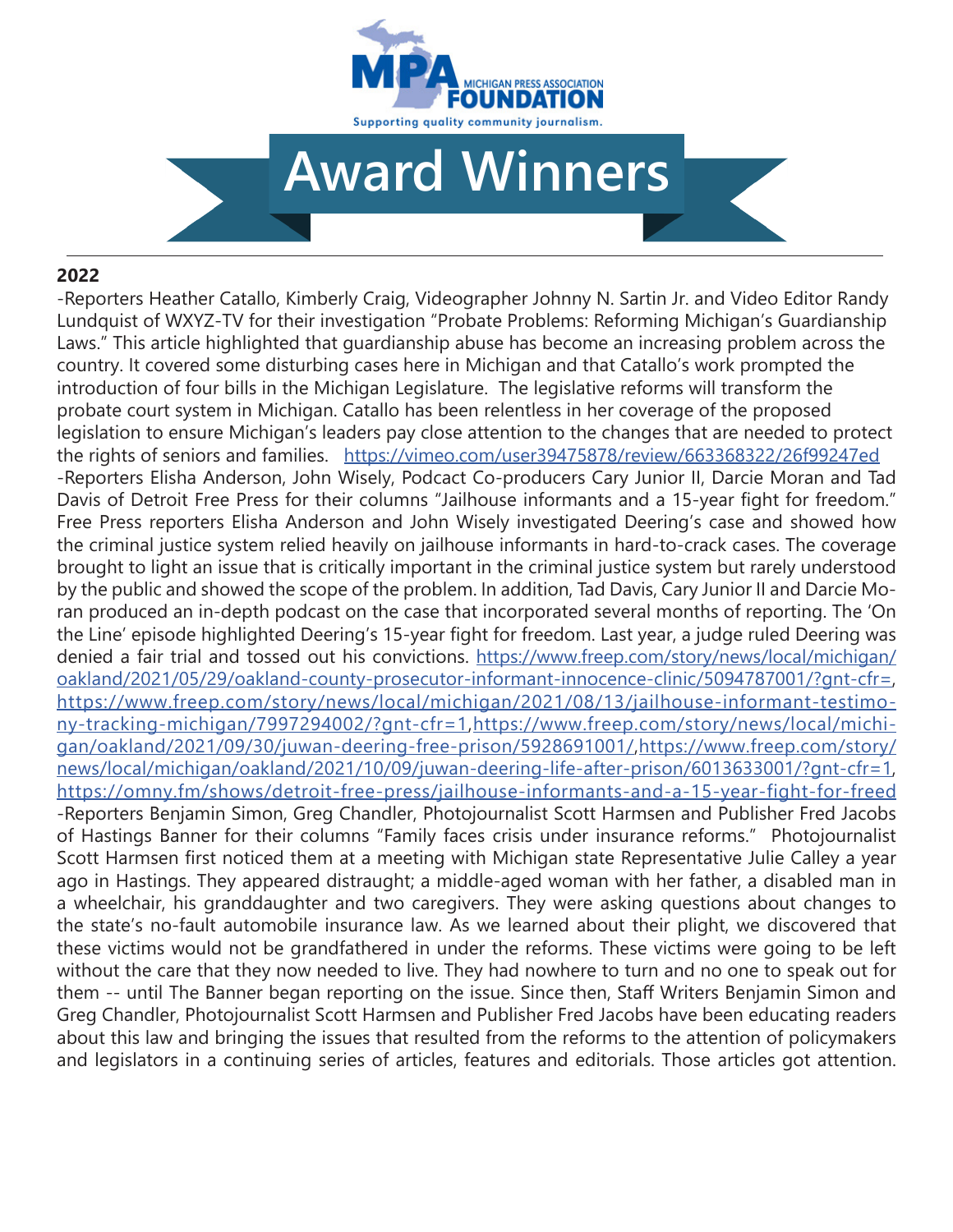-Reporter Sarah Cwiek of Michigan Radio for her investigation "Tax foreclosure lawsuit asks: How much can government take from property owners?" This article shows how citizens, especially those at risk of foreclosure, don't even know how the process works. It's a complicated issue before the Michigan Supreme Court, but many homeowners don't realize how easy it can be to lose their home if they are unaware, they owe some back taxes. https://www.michiganradio.org/post/tax-foreclosure-lawsuitasks-how-much-can-government-take-property-owners

-Reporter Chandra Bozelko of Holland Sentinel for her columns "Insider takes on Prisons and Courts." She uses real life experiences to show case how the prisons and the judicial system works. These are the stories and explanations of what's really happening in these places.

-Reporter Nancy Kaffer of Detroit Free Press for an in-depth investigation "She's tormented by final days' unexplained death of little sisters in Harper Woods Jail." Kaffer delved into the circumstances of Slater's death. Caught on video having a seizure around 5 a.m., Slater wasn't found dead by jail staff for seven hours. Little attempt has been made to explain the long lapse, and two Harper Woods cops were fired after the report of her death was altered. The Wayne County Prosecutor's Office is investigating and will ultimately decide whether any Harper Woods employees should be charged in Slater's death. https://www.freep.com/in-depth/opinion/columnists/nancy-kaffer/2020/12/04/priscilla-slaterharper-woods-jail-death/6044371002/

#### **2020**

-Reporter Karen Bouffard of the Detroit News for an in-depth investigation "Healing Justice" showed America's underinvestment in mental health services, and the enormous expense of incarceration. https://apps.detroitnews.com/projects/healing-justice/

-Reporter Heather Catallo of WXYZ for an in-depth investigation "Guardianship Epidemic: I just want my parents back" showed that as the baby boomers age, guardianship abuse is increasingly becoming a bigger problem across the country. https://vimeo.com/378700466/129aeca885 -Reporter Sarah Cwiek of Michigan Radio for her investigation "They say their son needs to be in a psychiatric hospital. He went to jail instead." https://www.michiganradio.org/post/detroit-new-approach-stemming-cycles-violence-meeting-victims-needs, https://www.michiganradio.org/post/theysay-their-son-needs-be-psychiatric-hospital-he-went-jail-instead, https://www.michiganradio. org/post/lawsuit-seeks-end-unnecessary-unconstitutional-and-costly-cash-bail-detroit, https://www. michiganradio.org/post/detroit-police-request-more-money-controversial-facial-recognition-and-surveillance-program, https://www.michiganradio.org/post/duggan-gives-thumbs-police-using-facial-recognition-not-surveillance, https://www.michiganradio.org/post/detroit-police-revise-facial-recognition-policy-civil-rights-groups-call-ban

## **2019**

-Reporters Jim Schaefer and Gina Kaufman of the Detroit Free Press for an in-depth investigation "They look like cops, but they're not. And they're all over Michigan" – https://www.freep.com/story/ news/investigations/2018/10/24/mcoles-michigan-reserve-cops/1353397002/, https://www.freep. com/story/news/investigations/2018/11/20/michigan-review-reserve-officer-freep/2024804002/ -Reporters Elisha Anderson, John Wisely, Ann Zaniewski and Executive Video Producer Brian Kaufman collaborated on a series that appeared in print and on the Detroit Free Press website called "Tale of a Tape". https://www.freep.com/story/news/local/michigan/detroit/2018/04/13/police-video-michigan-state-police-taser/499525002/, https://vimeo.com/308319755, https://www.freep.com/story/ news/local/michigan/detroit/2018/04/16/michigan-state-police-atv-taser-death-trooper/499630002/, https://www.freep.com/story/news/local/2018/05/17/atv-taser-crash-coverup/608123002/, https:// www.freep.com/story/news/2018/06/07/detroit-atv-taser-case/676323002/, https://www.freep.com/ story/news/2018/08/23/mark-bessner-michigan-state-police/1054558002/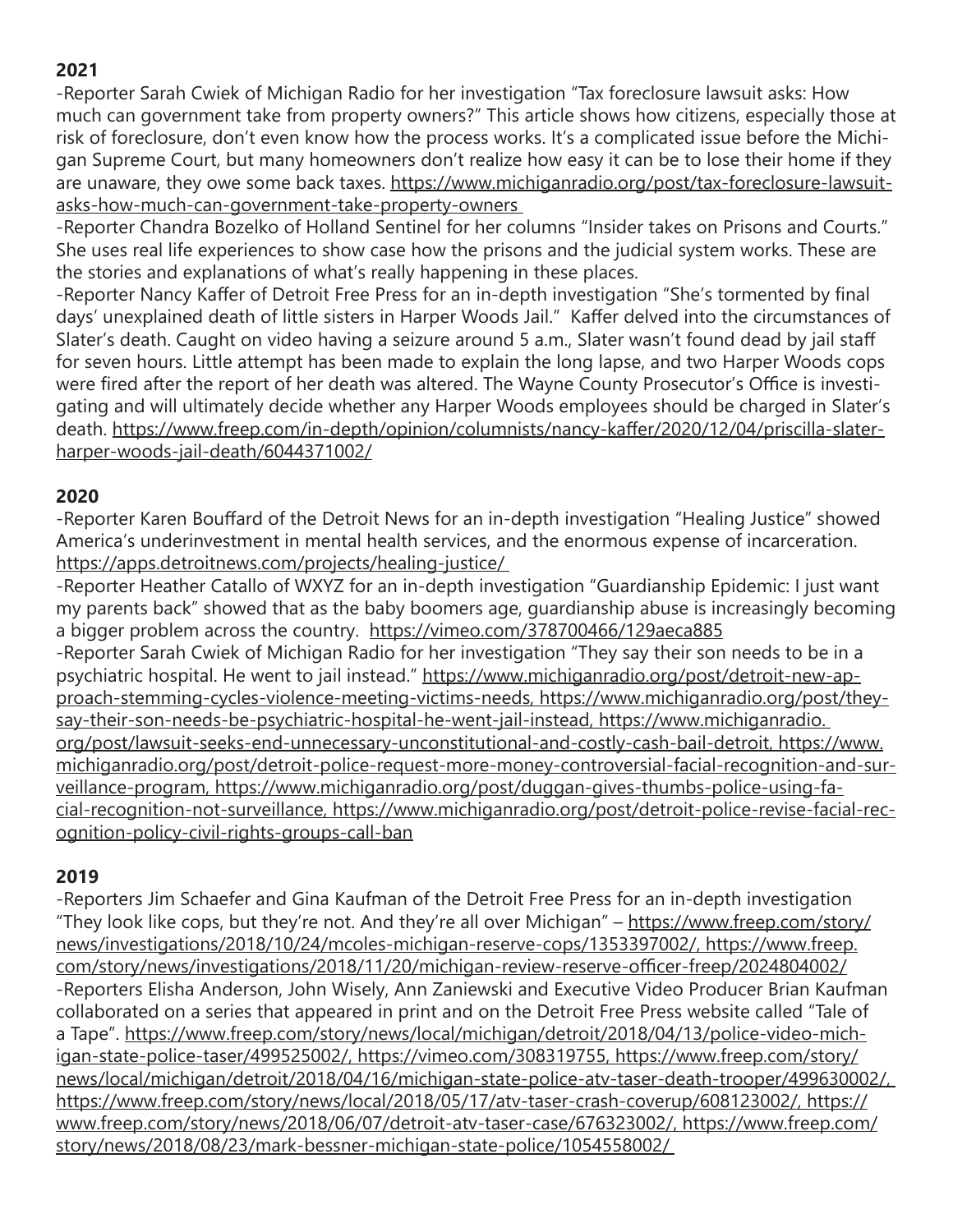## **2019 cont.**

-Reporter Matt Mencarini of the Lansing State Journal for his coverage Larry Nassar and the fallout at Michigan State University after he was exposed as a serial sexual abuser ho had used his position as a campus physician to rape woman and girls for 20 years. https://www.lansingstatejournal.com/story/ news/local/2018/04/05/larry-nassar-inside-prosecution-investigation/472506002/

-Lead Defense Reporter Kevin Dietz, Tv & Digital Executive Ro Coppola, Web reporter Derick Hutchinson and Dave Bartkowiak of WDIV and Podcast Producer Zac Rosen of Graham Media for their steady drumbeat of investigative news stories exposing the injustices within the Michigan parole board which turned into national outrage and concluded with not only the parole of this prisoner but the introduction and passing into law Michigan House Bill 5377. https://www.youtube.com/ watch?v=XLKngms6KmM&feature=youtu.be

## **2018**

-Investigative Reporter Heather Catallo, Videographer Johnny N. Sartin Jr. and Editor Randy Lundquist of WXYZ-TV, Detroit: Problems in Probate: Grief, Greed and Real Estate https://www.wxyz.com/probate

-Jim Schaefer and Gina Kaufman of the Detroit Free Press: Disorderly Conduct: How problem cops stay on the street https://www.freep.com/topic/c1b86103-0a5a-4c9c-8ba2-476fc4bd59a1/disorderly-conduct/

-Mike Martindale of the Detroit News

# **2017**

-The staff of Bridge Magazine, and John Bebow, president and CEO of The Center for Michigan: http:// www.bridgemi.com/truth-squad-companion/disaster-day-day-detailed-flint-crisis-timeline, http:// www.bridgemi.com/michigan-truth-squad/who-approved-switch-flint-river-states-answers-drawfouls, http://www.bridgemi.com/truth-squad-companion/good-bad-and-ugly-rating-comments-public-officials-and-experts-flint-water, http://www.bridgemi.com/public-sector/what-flint-lost, http:// www.bridgemi.com/public-sector/felony-charges-filed-against-state-city-employees-flint-water-crisis -Jennifer Dixon and Kristi Tanner-Detroit Free Press: http://www.freep.com/story/news/local/michigan/2016/09/06/state-plans-surprise-inspections-demolition-sites/89773806/, http://www.freep. com/story/news/local/michigan/2016/05/01/asbestos-contractors-target-homeless-other-vulnerable-people/82618742/, http://www.freep.com/story/news/local/michigan/2016/06/25/miosha-penalties-michigan-workers-compensation/84592140/, http://www.freep.com/story/news/ local/michigan/2016/06/30/dearborn-heights-janitor-says-shes-vindicated-osha/86549872/, http:// www.freep.com/story/news/local/michigan/2016/09/06/state-plans-surprise-inspections-demolition-sites/89773806/

-George Hunter-Detroit News: http://www.detroitnews.com/story/news/local/detroit-city/2016/06/13/ lawyer-davontae-sanford-license/85806144/, http://www.detroitnews.com/story/news/2016/06/20/ detroit-news-at-noon/86130874/, http://www.detroitnews.com/story/news/local/detroit-city/2016/06/20/possible-perjury-charges-ex-detroit-cop/86126506/ -Staff of Michigan Radio: http://michiganradio.org/topic/michigans-juvenile-lifers-who-gets-sec-

ond-chance

## **2016**

-Joe Linstroth and Kate Wells-Michigan Radio

- -Ron French and Ted Roelofs-Bridge Magazine
- -Kevin Dietz, RO Coppola, Vanessa Ogletree, Ben Bell, and John Pompeo-WDIV
- -John Wisley-Detroit Free Press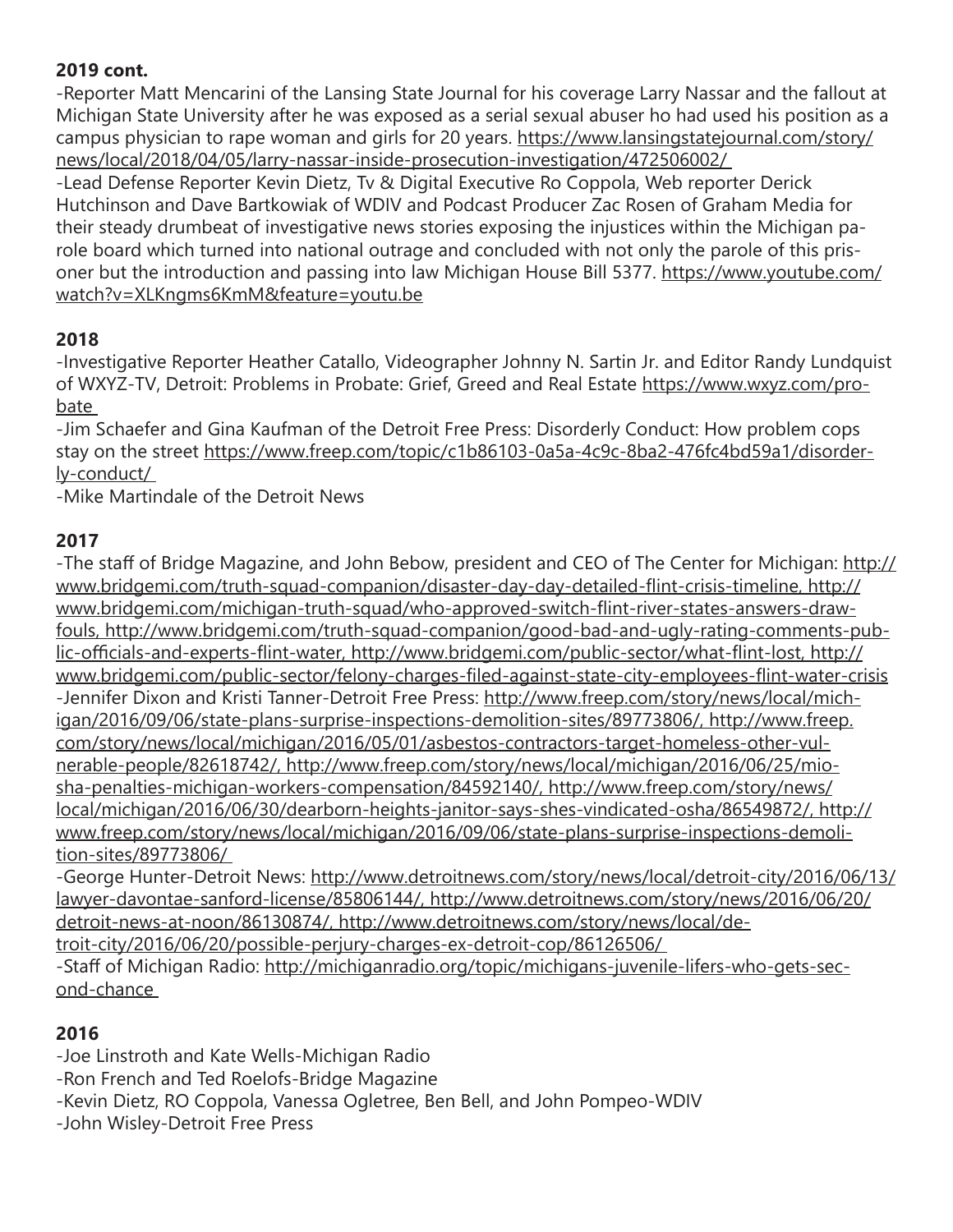-Jennifer Guerra, Sarah Alvarez & Sarah Hulett—Michigan Radio: Finding Home: A Documentary about Foster Care in Michigan

-Nathan Bomey, John Gallagher & Mark Stryker—Detroit Free Press: How Detroit Was Reborn

-Joan Isabella, Sandra Svoboda & Courtney Hurtt—WDET: NextChapterDetroit.com

-Brad Devereaux—MLive Media Group: Small Town, Big Problems

-Honorable Mention: Mike Martindale—Detroit News: Judge on Leave to Quit After Re-election

## **2014**

-Ross Jones, Randy Lundquist, Ann Mullen, Ramon Rosario, & Johnny Sartiny—WXYZ-TV -Jim Schaefer—Detroit Free Press

-John Barnes, Fritz Klug, Scott Levin, John Agar, & Gus Burns—MLive Media Group

## **2013**

-L.L. Brasier & Gina Damron—Detroit Free Press

-Mike Martindale—Detroit News

-Ross Jones, Ann Mullen, Johnny Sartin, Randy Lundquist, & Newton Glasby—WXYZ-TV -Honorable mention:

-Jeff Gerritt (Detroit Free Press);

-John Barnes, Heather Peters, John Agar, Gary Ridley, Brad Devereaux, Rex Hall Jr., Jonathan Oosting, & Tim Martin (MLive Media Group);

-John Barnes, Jonathan Oosting, Tim Martin, Dave Eggert, & Brandon Howell (MLive Media Group);

-Jennifer Dixon, Jim Schaefer, Kristi Tanner, Martha Thierry, Romain Blanquart, & Mandi Wright (Detroit Free Press)

## **2012**

-Heather Catallo, Ross Jones, & Randy Lundquist—WXYZ-TV

-Lester Graham—Michigan Radio

-Bill Proctor, Randy Lundquist, Ramon Rosario, & Johnny Sartin—WXYZ-TV

-L.L. Brasier & John Wisely—Detroit Free Press

-John Barnes & Team: Barton Deiters, Khalil AlHajal, Danielle Salisbury, Rex Hall, John Hausman, Andy Hoag, Jonathan Oosting, Michael Wayland, Angela Wittrock, Brandon Howell—MLive Media Group -Curt Guyette—Detroit Metro Times

## **2011**

-Jim Schaefer, Kristi Tanner-White, & Eric Seals—Detroit Free Press

-Andy Hoag—Saginaw News

-Jennifer Dixon & Jim Schaefer—Detroit Free Press

-Curt Guyette—Detroit Metro Times

-Mike Martindale & Mike Wilkinson—Detroit News

-Jessica Harthorn—WEIY NBC 25

## **2010**

-Jennifer Dixon & Tina Lam—Detroit Free Press

-Cody Hinze, Ryan Loew, Louise Knott Ahern, & Jamie Urrea—Lansing State Journal

-M.L. Elrick, Naomi R. Patton, Jim Schaefer, Rochelle Riley, & Gina Damron—Detroit Free Press

-Angie Hendershot & Christopher Carr—WJRT TV-12

-Honorable mention: Craig McMorris (WNEM TV-5)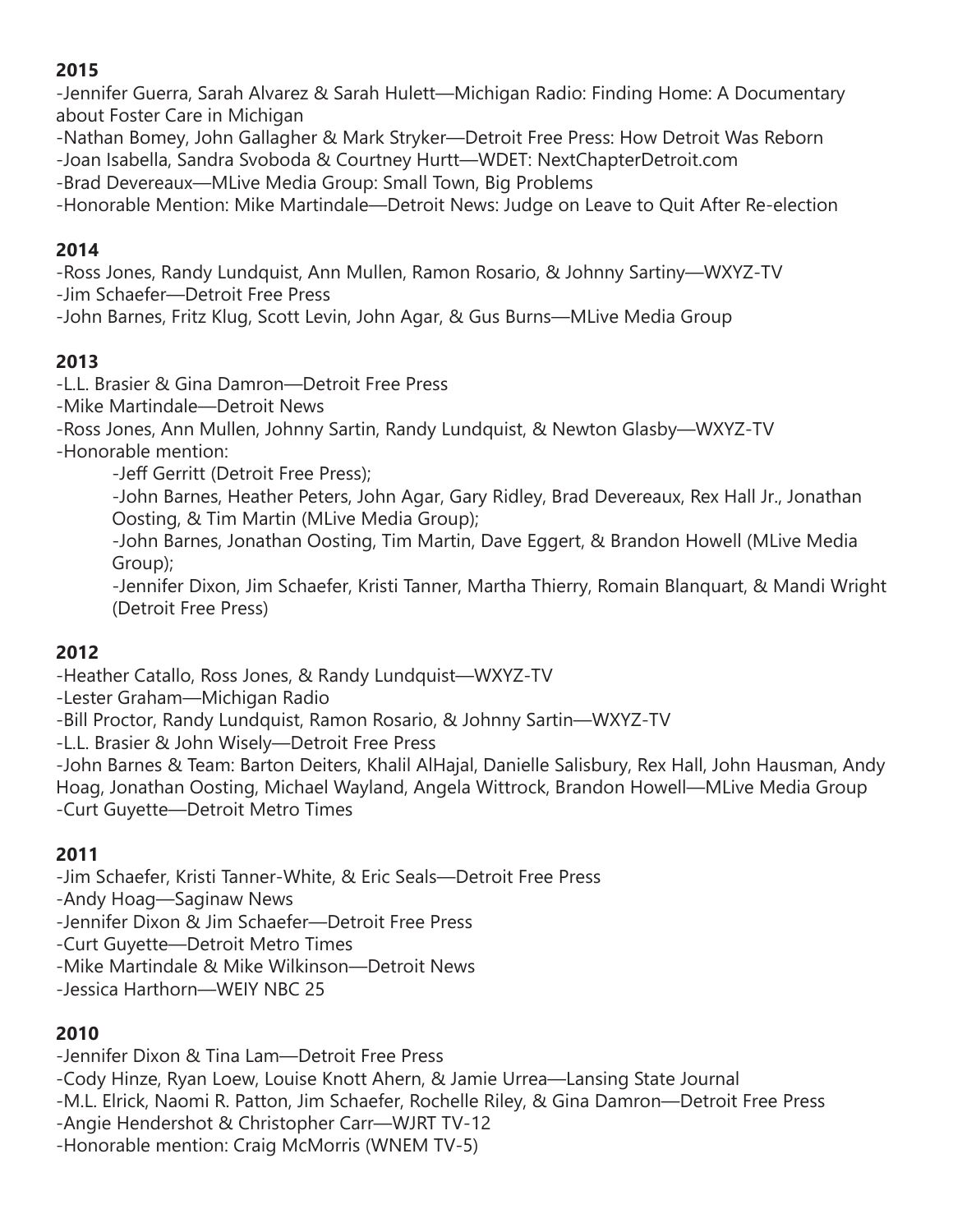-M.L. Elrick & Jim Schaefer—Detroit Free Press

-Charlie Cain & Gary Heinlein—Detroit News

-Sandra Svoboda—Metro Times

-Honorable mention:

-Brian Dickerson (Detroit Free Press);

-George Hunter (Detroit News);

-Brian McGillivary, Bill O'Brien, & Mike Tyree (Traverse City Record-Eagle)

#### **2008**

-Kathy Jessup, Chris Killian, & Rebecca Pierce—Kalamazoo Gazette -Jim Schaefer, Joe Swickart, L.L. Brasier, Brian Dickerson, Suzette Hackney, & John Wisely—Detroit Free

Press

-Honorable mention:

-Shantell M. Kirkendoll (Flint Journal);

-Sandra Svoboda (Metro Times)

## **2007**

-Jeff Gerritt—Detroit Free Press

-Curt Guyette—Metro Times

-Matt Phillips & Charlie Langton—Sterling Heights Television & the Macomb County Bar Association -Honorable mention:

-Todd Berg (Michigan Lawyers Weekly);

-Ronald J. Hansen (Detroit News);

-Judy Putnam (Booth Newspapers)

## **2006**

-Norman Sinclair, Ronald J. Hansen, & Melvin Claxton—Detroit News

-Matt Phillips & Charlie Langton—Sterling Heights Television & the Macomb County Bar Association -Honorable mention:

-Jason Alley (Southgate News Herald);

-David Ashenfelter (Detroit Free Press);

-Ken Kolker (Grand Rapids Press);

-Rosemary Parker, Ed Finnert, Barbara Walters, & Bill Krasean (Kalamazoo Gazette)

## **2005**

-David Shepardson, Norman Sinclair, & Ronald J. Hansen—Detroit New -Mark Albert—WWMT-TV Kalamazoo

## **2004**

-Gregg Krupa, Francis X. Donnelly, & John Bebow—Detroit News

-Matt Phillips, Charlie Langton, & Rick Troy-Sterling Heights Television & the Macomb County Bar Association

-Honorable mention:

-Nolan Finley, George Bullard, & Shikha Dalmia (Detroit News);

-M.L. Elrick, Jim Schaefer, & Ben Schmitt (Detroit Free Press);

-Stephen W. Huber (Oakland Press);

-Darryl Q. Tucker (Saginaw News)